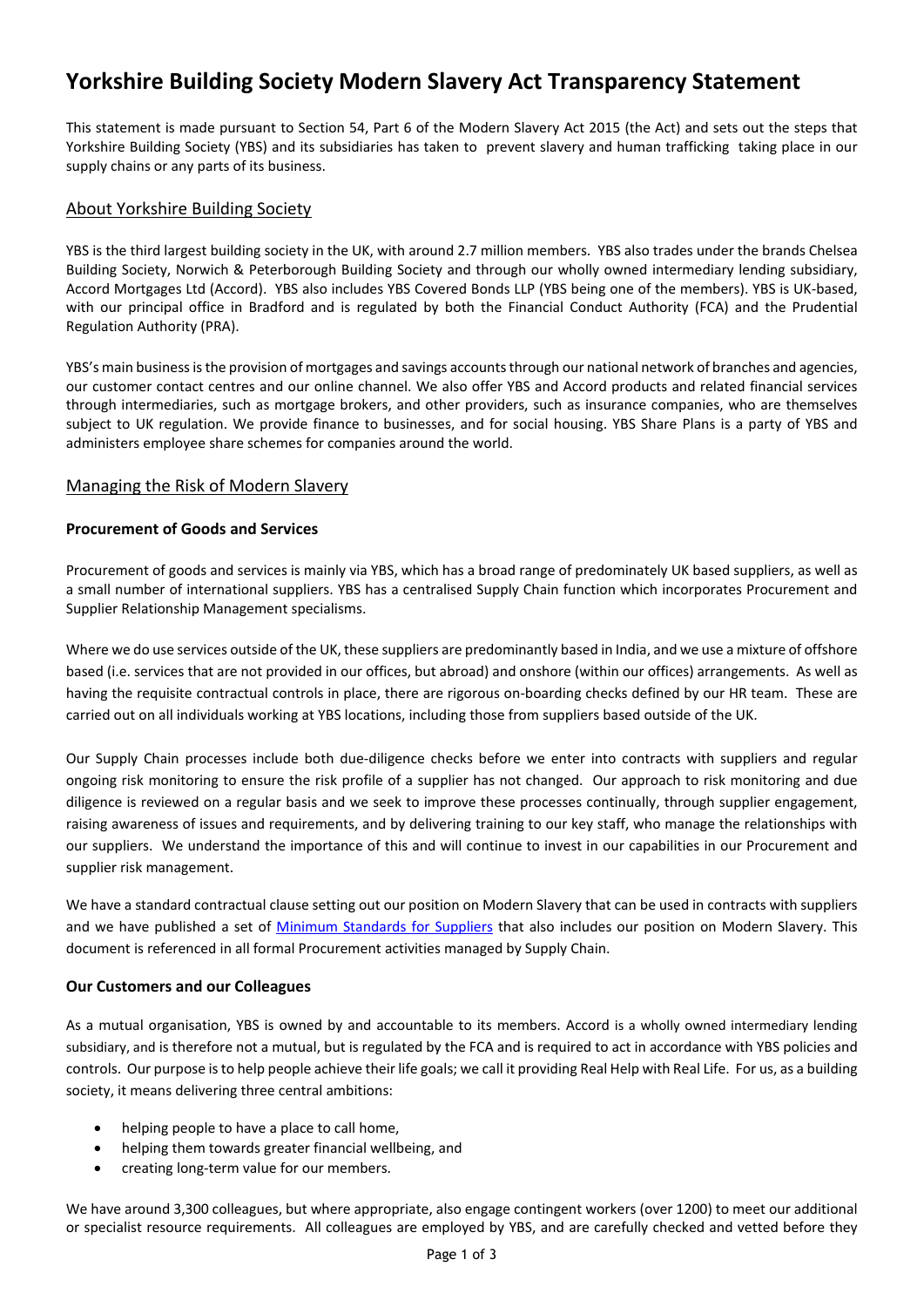start work. In addition to this, they receive regular training to ensure they understand and comply with our values and policies and all colleagues earn at least the Real Living Wage and are eligible to join an independent union.

#### **Risk Assessment and Due Diligence**

We operate in a highly regulated sector and are therefore cognisant of the need to mitigate the risk of facilitating Modern Slavery and Human Trafficking (MSHT) in our supply chain and through our business operations. We maintain robust risk assessment and due diligence checks and actively seek to improve our controls within this area.

We conduct regular business-wide Financial Crime Risk Assessments, which review our level of risk and control in all areas of financial crime, including Modern Slavery and Human Trafficking (MSHT), and continue to enhance the control framework on an ongoing basis.

#### **Our Policies in relation to Modern Slavery**

All relevant business-wide policies include appropriate reference to and consideration of the risk of MSHT. These policies include our:

- Ethics Policy;
- Financial Crime Policy;
- Whistleblowing Policy;
- Employee Code of Conduct;
- Supplier Procurement Code of Conduct and Minimum Standards for Suppliers.

Our local procedures are designed to ensure that behaving ethically towards our customers, employees and suppliers is at the heart of our business. We also operate numerous risk controls to protect our members' money and personal information, and to ensure that our systems and services are not used to perpetrate or facilitate crime, including Modern Slavery offences. This includes a requirement for customer-facing colleagues to remain vigilant and report any suspicious activity that may be linked to Modern Slavery or Human Trafficking.

## What we pledged to do in 2020

In our previous statement, we pledged to further strengthen our controls in Modern Slavery by the following pledges:

*Pledge 1 - Delivery of additional targeted training and awareness of Modern Slavery and Human Trafficking (MSHT) to colleagues*.

As a result, we created a mandatory training module on MSHT for all colleagues. We also devoted a full edition of our internal Financial Crime awareness publication to MSHT, including 'red flags'. Additional training material was also created on 'how to raise customer concerns' in relation to MSHT for colleagues.

*Pledge 2 - Further strengthening of controls in our Procurement function.*

As a result, we have added a Modern Slavery risk assessment to our supplier risk triage process, as part of the due diligence process for suppliers.

*Pledge 3 - Increasing our engagement with external Working Groups in partnership with businesses across the country.*

As a result, we engaged with the National Crime Agency (NCA) specifically on MSHT, to gain insight and knowledge around best practice in information gathering and sharing with our enforcement agencies. We also engaged with 'Stop the Traffik' to discuss our internal MSHT working group strategy. Similarly, we attended a number of seminars, raising awareness of these issues, including one sponsored by Wm Morrison Supermarkets.

#### Other things we've achieved in 2020…

As part of our newly formed working group in 2020, we have achieved several key improvements in relation to preventing Modern Slavery in our business. As well as refining our mandatory training, raising awareness and engaging with external